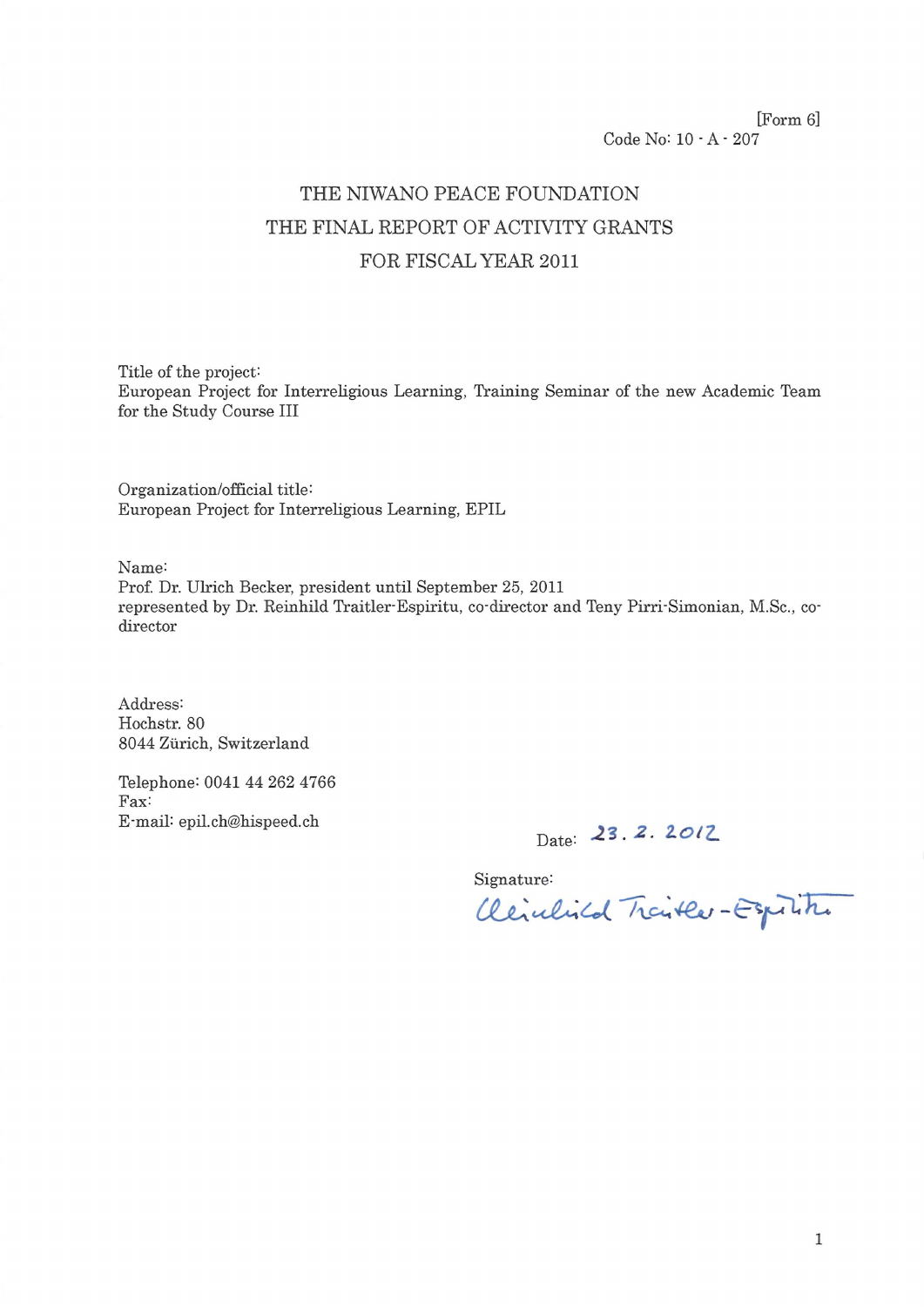#### 1. Purpose of the Activity:

Purpose of the overall project - the EPIL two years Study and Training Course 2011 - 2013 - is to harness and strengthen the capacities of women of different faiths (and cultures) to live together peacefully and with respect and active promotion of human rights and social harmony. The project has been in existence since 2002. It focusses on Christian-Muslim relations, as Muslims are the largest religious minority in most European countries and relations are potentially conflictive. On the other hand both, Islam and Christianity have strong traditions and religious teachings that emphazise the priority of peace with justice in human/social relations.

EPIL is convinced that peace needs to be made real in the everyday situations where people live and work. Popular prejudice concerning Islam is still widespread in many European countries and foments fundamentalism and a climate of mistrust on all sides. More knowledge is needed, more competence in dealing with difference, more respect of the other, and also new concepts of how multicultural and multireligious societies can function. EPIL makes a contribution to adressing these needs by strengthening the competence and skills of women who often have the task of organising life in familiy and neighbourhood and to care for social relations, while at the same time they are hardly present in interreligious dialogues.

Doing this EPIL puts special emphasis on the transfer of what has been learned into the practical (professional) situations of students. By visiting, analysing and discussing good practice examples EPIL has been creating a pool of ideas and concrete possibilities from which students can draw inspiration and get to know concrete models. By living together and sharing regular meditation and spiritual life a basis of trust is slowly growing. The diploma projects of EPIL students are related to their life and work situations in religious education, teaching, medicine, journalism and others. Students develop and reflect their own specific project related to their work place.

EPIL works towards a change of the social and political climate, to move from a more antagonistic situation to a situation of mutual trust (which includes also to work for recognition and equal rights of "the other").

The project is devised as a Roaming College that goes to where particular questions and problems arise and in this way stands by people and communities struggling to live together peacefully, often acting as a catalyst. The new two year cycle 2011 - 2013 comprises five one week modules that take place in six cities of Europe and the Middle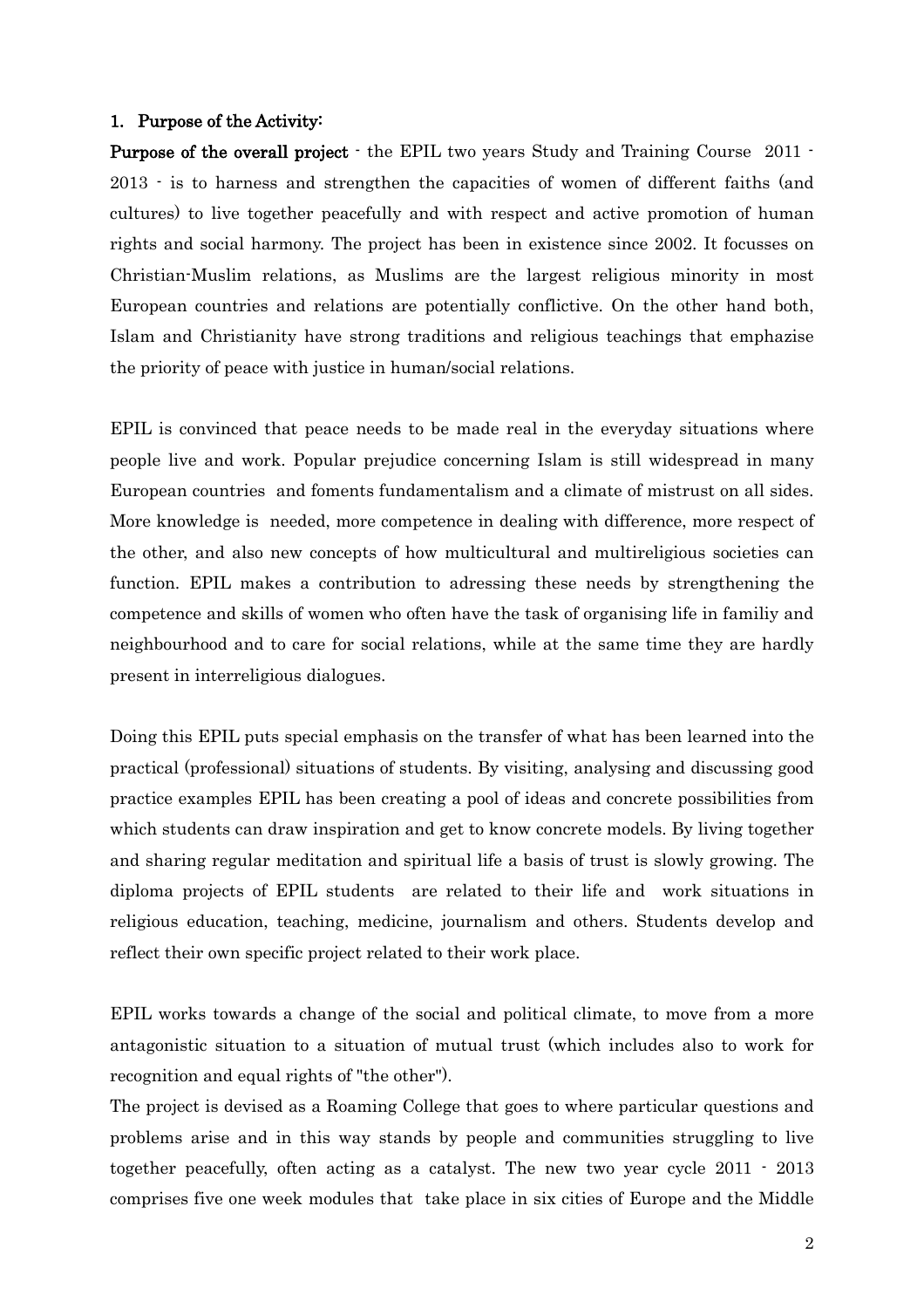East. Between modules at least twelve meetings of city based national learning groups deepen the learning process and root it in the different contexts.

So far, two of the modules have already taken place (in Boldern/Zürich and in Vienna), see the attached reports (with pictures); the third module, which will take place in Sarajewo, Zenica and Srebrenica (where EPIL is organising a solidarity visit to the memorial of the massacre of 1995), is fully prepared and will take place in May, 2012. The modules in Amsterdam/Cologne and Beirut are in the stage of preparation.

The purpose of the activity supported by Niwano Peace Foundation, the EPIL Training Seminar that took place from October 15 - 18, 2010, was to train the members of the international and interreligious Academic Team of EPIL: They learned about EPIL's special pedagogy, they received and practiced dialogue training and they discussed and decided how to work together as a team. This training was an essential part of the process, as it anticipated and analysed some of the problems that can arise in a setting of such great diversity: EPIL is an international, interlinguistic, interreligious but also an intergenerational project.

#### 2. Content and method of the activity "EPIL Team Training Seminar"

Past experience has shown that it is essential to have a strong and competent team, conversant with interreligious issues and able to handle complex human situations. A team moreoevr that can work together and where personal conflicts are minimized, thanks to a good and careful division of labour, and respectful ways of dealing with each other.

The whole team comprises 10 persons, one Muslim and one Christian from each module. The entire team attended the training seminar, as well as Module I, for the rest of the modules team members alternate. Project coordinators accompany and coach throughout the Study course, taking special responsibility on an alternating basis.

This structure allows EPIL to get professionals on a semi-voluntary basis, also younger women (the team and student body has more younger women in the present course). Training is of highest importance for an interreligious, intercultural and intergenerational team. The Training Seminar helped the team to be on the same eye level, and to fine-plan the process together. The short term effect was an enhanced quality of the study course as a whole.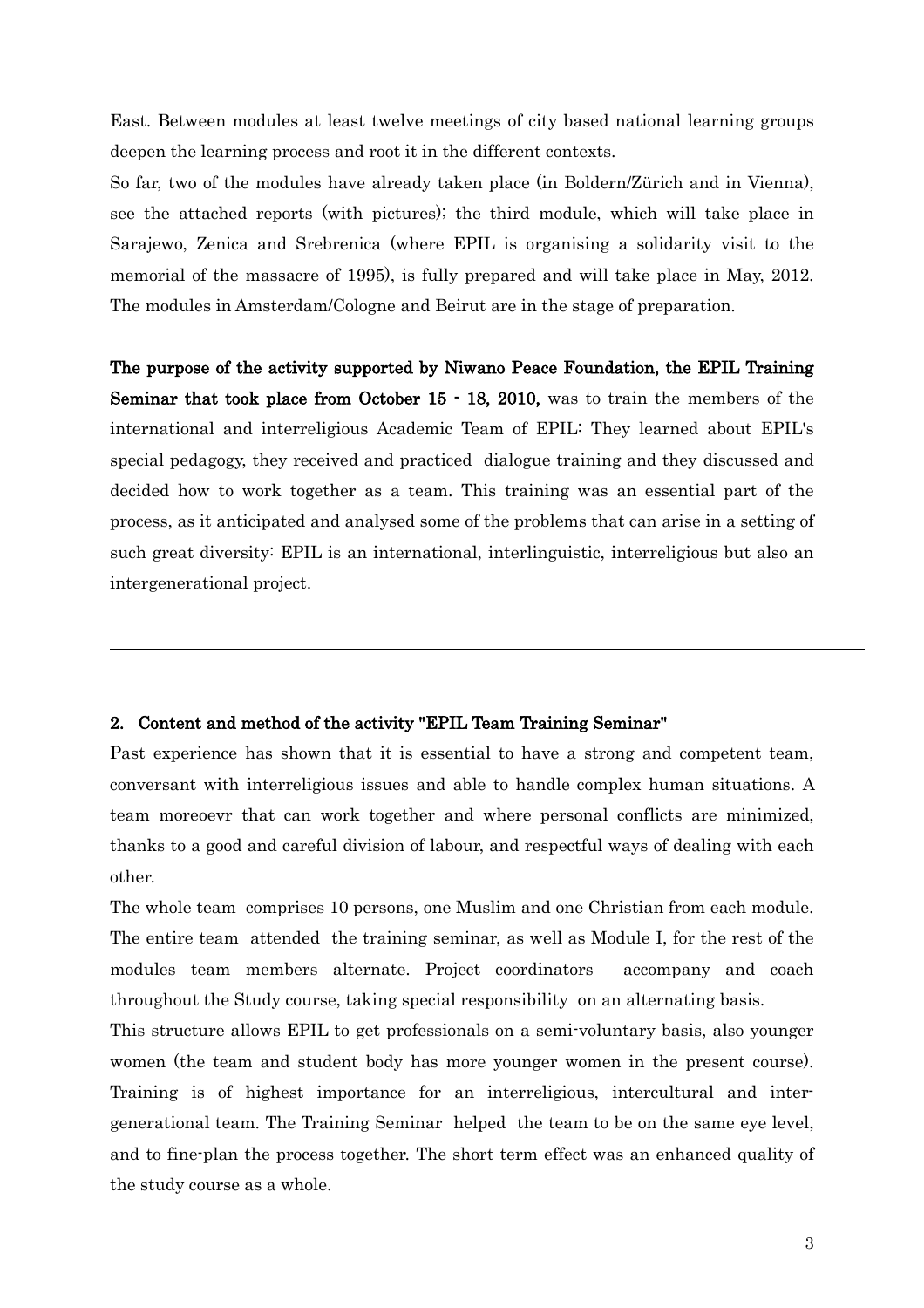In terms of content the Training Seminar followed several lines, reflecting the approach of EPIL as a whole:

- cognitive learning: it worked a around a keynote lecture by EPIL's past president, Prof. Dr. Ulrich Becker on the theme "Towards a Pedagogy of Diversity". Diversity was understood as a positive concept in societies that were moving from a more homogenous understanding of identity to a more heterogenous one (due to globalisation and internationalisation of labour).
- dialogue training, working with a concept of dialogue influenced by diversity discourses
- participatory team building: working with processes and methods that would enhance communication and joint leadership in an intercultural/interreligious team
- principles of choice for good practice examples/local encounters, visits, etc.
- planning of cooperation among the team throughout the course
- dealing with the interrreligious element: theological, spiritual and cultural elements and how to analyse and deepen them.

The Training Seminar has laid the ground for the entire study course and has created lines of cooperation between the members who are very dispersed and only meet at modules.

In the longer term it contributed to creating a pool of experts trained in innovative approaches to interreligious learning. All team members are highly qualified and among them have the skills necessary to provide leadership for the course. They are all linked to various networks (university institutes, Christian or Muslim women's organisations and institutions, etc) and thus broaden the EPIL network .

## 3. Course of Actual Events

#### Team Training Seminar

The seminar took place October 15 - 18, 2010 at the Boldern Protestant Academy near Zürich/Switzerland. The October date was indicated in our application, it had to be taken because of the availability of the lecturers.

In the days of the seminar the following issues were taken up:

3.1. Basis for our work together:

- respect difference
- take into account that we all work in a foreign language (English)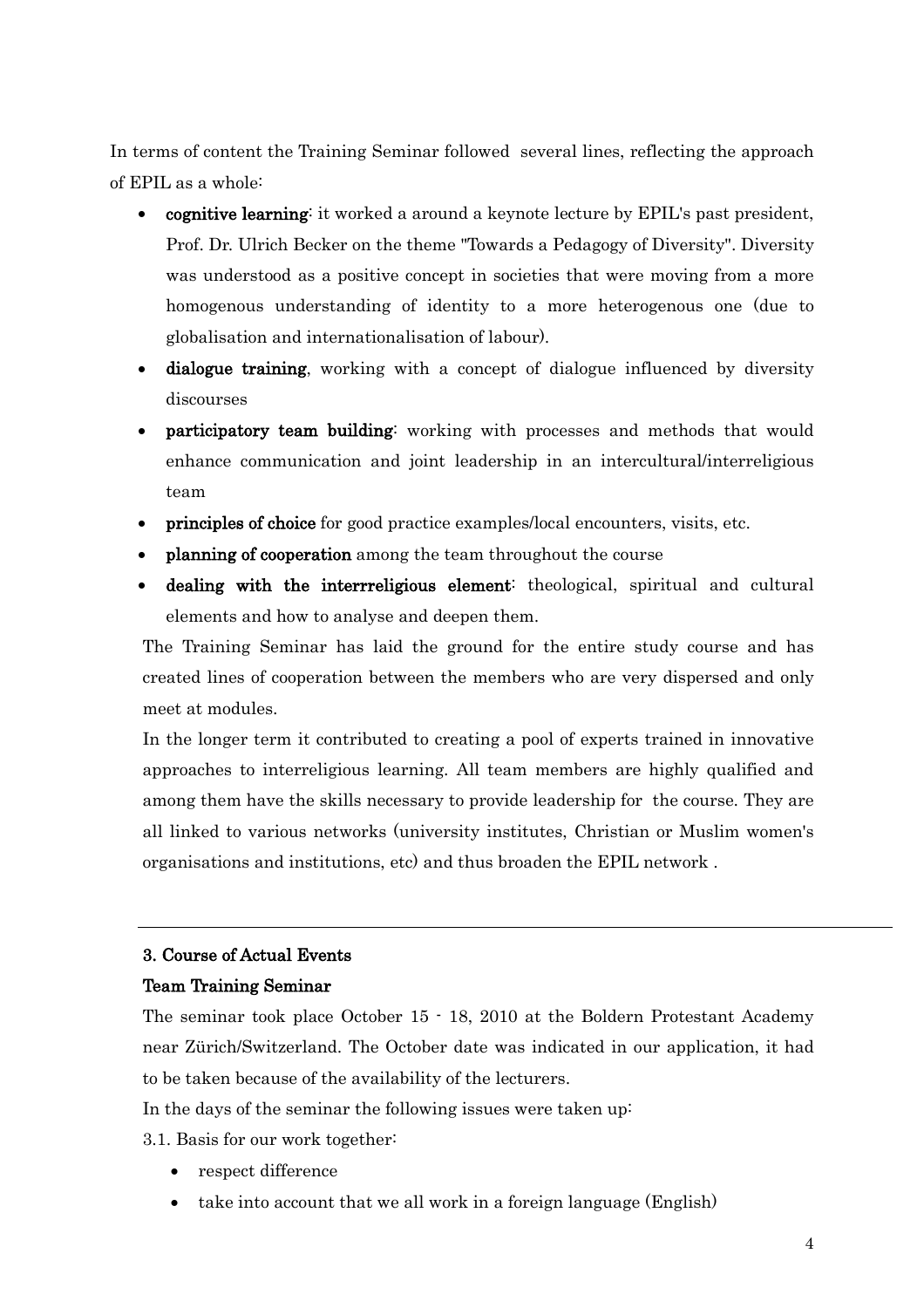- no one has missionary intentions
- we want to be fair and support each other

3.2. Sharing of competences in:

- adult education, pedagogy, didactics
- knowledge of religion and interreligious dialogue
- awareness of feminist approaches/gender issues
- cultural sensitivity

It is important that among ourselves we have these competences. The seminar worked in depth on competences, in order to create a kind of map who would be responsible for what.

3. 3. Knowledge of EPIL and its partner organisations:

- How EPIL works
- leadership, role of coordinators/team/local partners
- Organisation of the Study Course, the modules, Learning groups, expectations concerning diploma work, etc.

3. 4. Methodology of the EPIL study course

- dialogue training
- methods of consensus building
- visits and travels as a method
- the role of classical (academic) learning

## 3. 5. Towards an EPIL pedagogy

Based on a lecture by Prof. Becker the seminar discussed the following issues which play a role in the EPIL Study Course:

- gender/feminist perspective
- theological assumption, "Theology of Religions"
- intercultural aspects of the project: the use of English as a project language, economic/educational differences
- hospitality and "convivencia" (good and peaceful living together) as open and non - hierarchical concepts.

3. 6. Familiarization with every module and studying the module planning process

The seminar was presented with drafts of programmes of every module, and discussed these as well as ways of working together; also it discussed further tasks, such as:

- working on/updating the reader for each module
- ways of working in the learning groups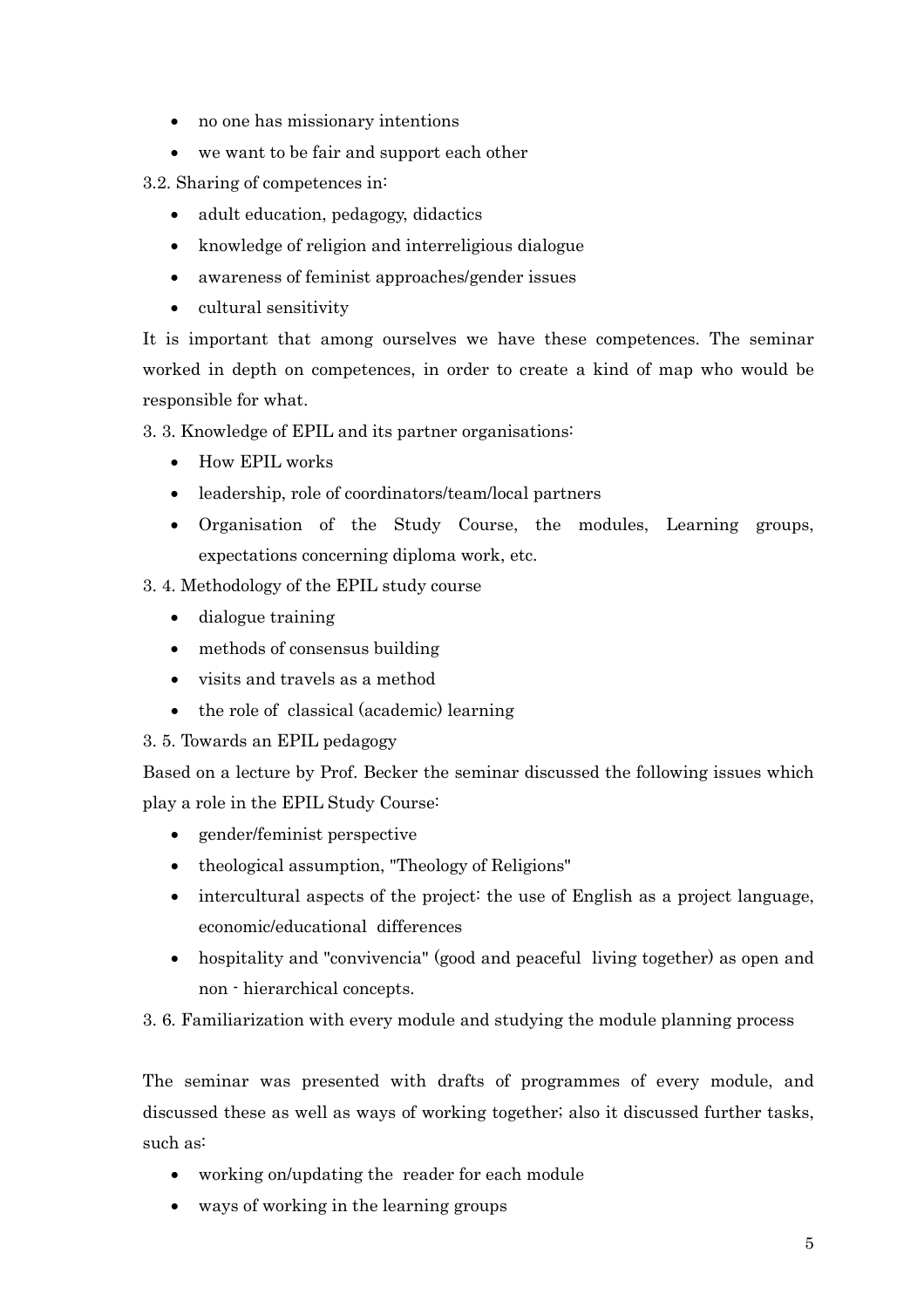- accompanying and evaluating diploma work
- process of student recruitment
- administrative questions: minimum honoraria

\_\_\_\_\_\_\_\_\_\_\_\_\_\_\_\_\_\_\_\_\_\_\_\_\_\_\_\_\_\_\_\_\_\_\_\_\_\_\_\_\_\_\_\_\_\_\_\_\_\_\_\_\_\_\_\_\_\_\_\_\_\_\_\_

The seminar was a very intensive process, too short but nonetheless it achieved the underlying purpose of creating a functioning team with knowledge of the basic processes and of stirring the enthusiasm of all team members that have since worked together well in two modules.

## 4. Achievements:

33 women students enrolled in EPIL Course III. "Why do you want to join EPIL" we had asked in the application form. One of the most commonly mentioned response was the following: "EPIL will help us gain knowledge about our religions, about other religions, and help us understand better our interreligious and intercultural contexts. We like the combination of cognitive and experiential learning."

EPIL is also a continuing education process for the Academic Team (AT) members. Although AT are accomplished women working in different professional fields, yet by taking part in the management of the course, accompanying the students, organizing events, the AT deepen their understanding of identity and difference in complex human situations (described in item 2). The AT also enriches its knowledge and experience by sharing with their co-team members and the co-directors and by learning from them. It is therefore, a mutual learning experience.

One of the important achievements of the Team Training Seminar was that it eliminated competition between the religions and sociocultural contexts of team members. As His Holiness Aram I wrote about EPIL recently, "EPIL is a ground-breaking project that brings together Christian and Muslim women to promote inter-religious understanding; it converts prejudice into informed respect for difference and lays the foundations for a future society based on trust and mutual support. In other words, it creates sustainable learning communities through its special educational approach."

During the training the AT also discussed the evaluation reports of the earlier courses. They highlighted the lessons learned and built goals for achievement for the next course.

Following the seminar, the course proper started in May 2011 and, so far, has achieved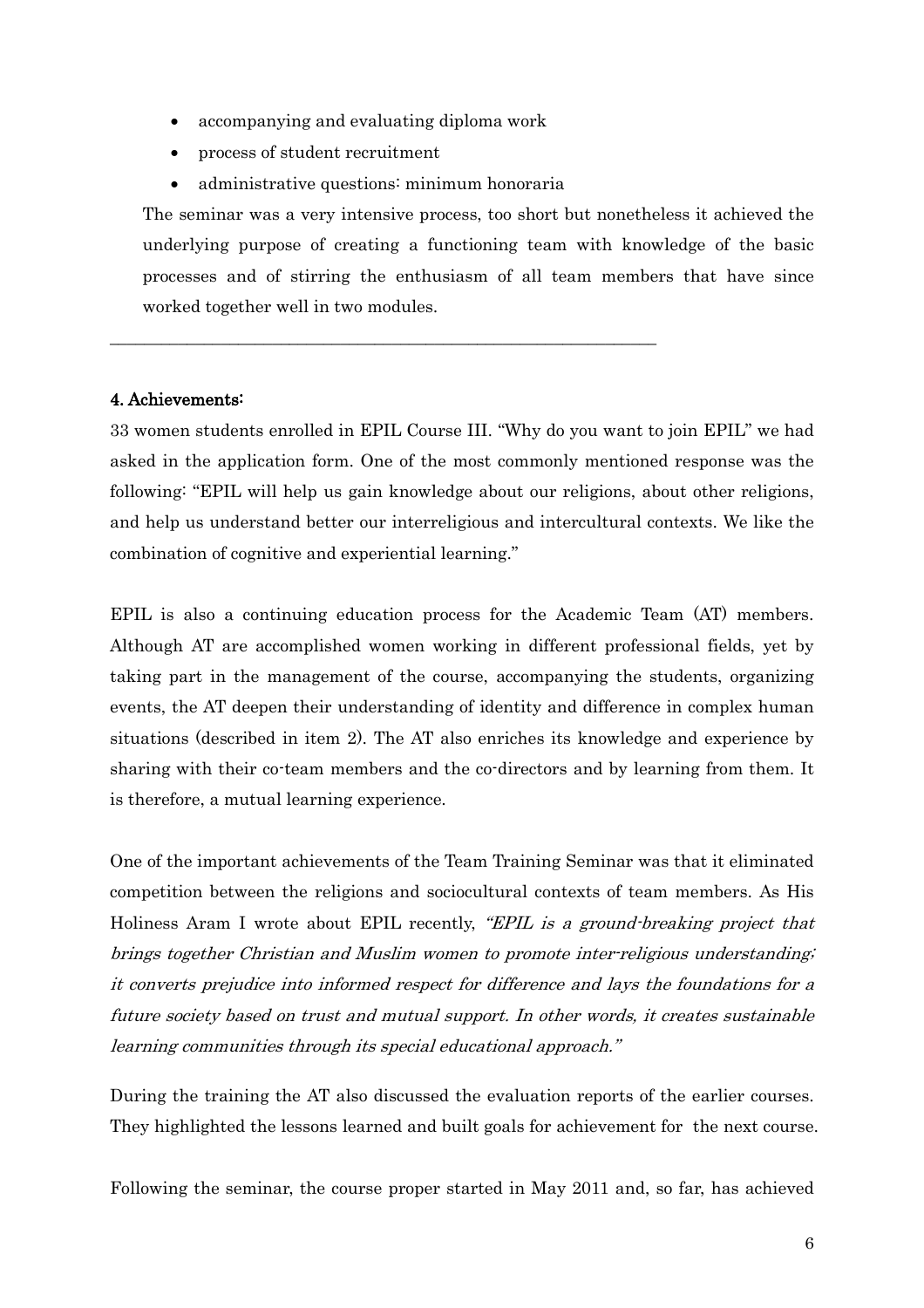the following:

- The first two modules of the course (Boldern/Zürich and Vienna) are completed. Christian Muslim women have already built relations at city and modules level.
- Students participate in peace-building processes in their societies by attending public events, or, organizing similar events themselves.
- There is a network of women's organizations supporting the work of EPIL because of their conviction. They help EPIL to go on inspite of the economic crisis and the fact that EPIL has to functions on a shoe-string budget. In Vienna women belonging to Christian and Muslim women's organizations, did the catering for the students themselves to save money!
- Both in Zürich and Vienna, EPIL organized public events during the module, and the media (eg. Austrian TV ORF I) covered it as a pioneering project for women's advocacy.
- Students will present their diploma projects. Some of these projects will cover important issues related to the status of women, or, promoting conviviality among people of different faiths.

While it will not be possible to give a full list of achievements because the course is still running, it would be worth to mention what has EPIL achieved:

EPIL's pedagogy and approach to issues has proven the credibility of the approach. The course of events mentioned in section 3 has shown to be another way of discussing some of the urgent issues touching women such as: Violence against women, refugee women, gender and power, women, religion and culture, women and environment etc.

Achievements through diploma projects as models of peace-building among women and between communities should also mentioned. We would like to share with you three examples from former courses:

- A public school project for Christian and Muslim students and their parents in Zürich (Switzerland)
- An analysis of children's publications by religious communities: Promoting conviviality, or, animosity? (Lebanon)
- An analysis of names in Christianity and Islam: Cultural similarity, or, religious undertones? (Bosnia and Herzegovina).

Both co-directors are often solicited to present EPIL in different contexts: UN Human